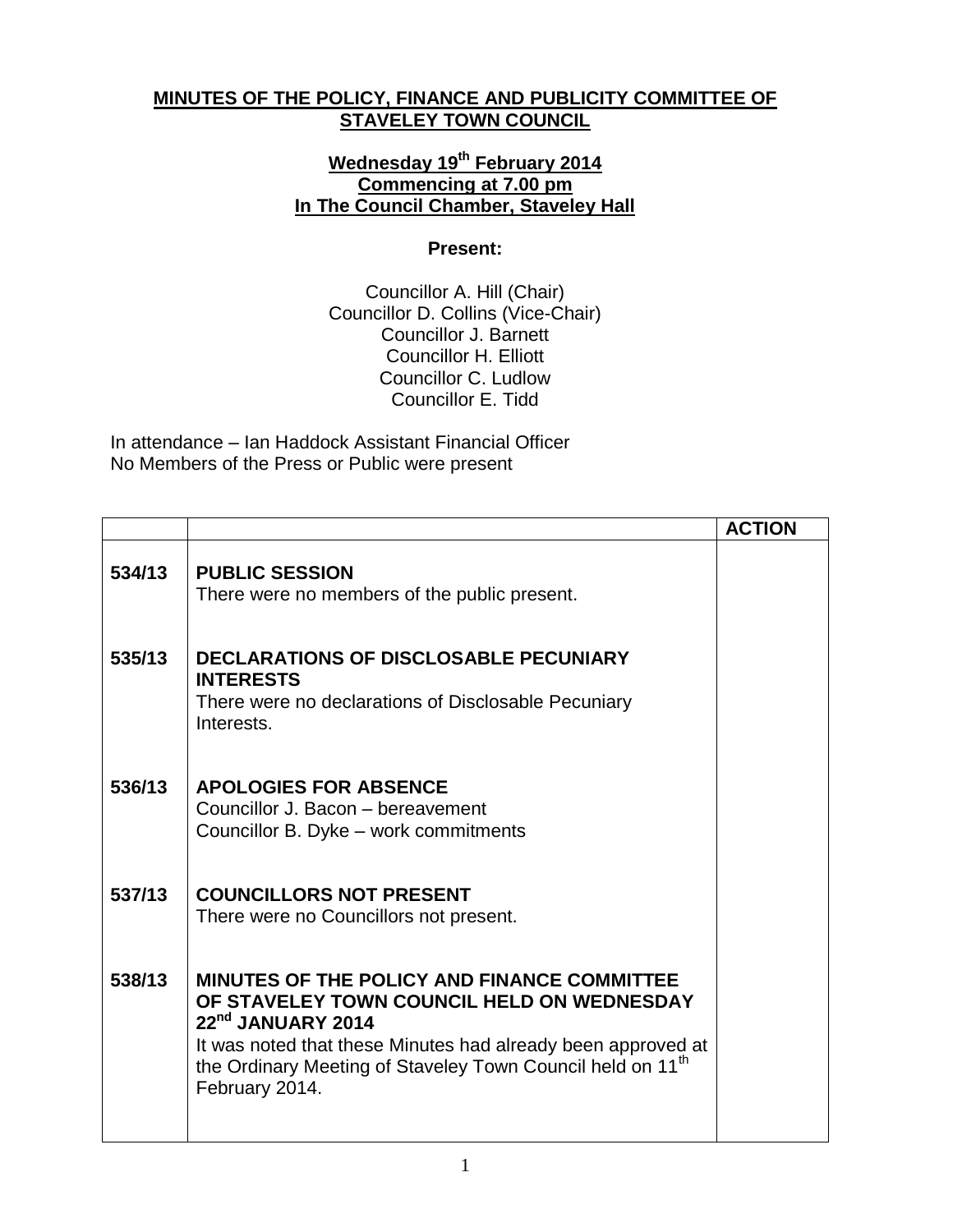| 539/13 | <b>MATTERS ARISING FROM THE MINUTES OF THE</b><br>POLICY AND FINANCE COMMITTEE OF STAVELEY<br>TOWN COUNCIL HELD ON WEDNESDAY 22ND JANUARY<br>2014                                                                                                 |  |
|--------|---------------------------------------------------------------------------------------------------------------------------------------------------------------------------------------------------------------------------------------------------|--|
|        | 454/13 Representation should include local ward members.                                                                                                                                                                                          |  |
|        | 455/13 Quotations had now been received for various items.<br>A drawing of the proposed sign would be circulated to<br>members.                                                                                                                   |  |
|        | 461/13 The word revue should be amended to read review.                                                                                                                                                                                           |  |
|        | 463/13 It was noted that this had been approved at Full<br>Council.                                                                                                                                                                               |  |
| 540/13 | <b>FINANCIAL ISSUES</b><br>Councillor Hill gave a verbal report on the changes made to<br>the estimates.                                                                                                                                          |  |
|        | Members discussed the changes at length, it was felt that<br>priority should be given to improvements at The Speedwell<br>Rooms which included the Bar.                                                                                           |  |
|        | <b>RECOMMENDED</b> – That a sum of £500 be vired from the<br>Lantern Parade provision to the Speedwell Rooms bar to<br>enable it to be restored to an operable condition.                                                                         |  |
|        | <b>RECOMMENDED</b> – That the Christmas lights provision be<br>reduced to £2500 and the balance vired toward staff training.                                                                                                                      |  |
| 541/13 | <b>HEART OF STAVELEY PROJECT</b><br>Councillor Collins gave a verbal report on the Project Board<br>Meeting held on 18 <sup>th</sup> February. The Council would know by<br>the end of March if the HLF Supplementary bid had been<br>successful. |  |
| 542/13 | <b>AFFORDABLE ECO HOMES PROJECT</b><br>It was felt that this item need no longer be included in the<br>Agenda.                                                                                                                                    |  |
| 543/13 | <b>SPEEDWELL ROOMS PROJECT</b><br>This had been discussed under Item 6. Above.                                                                                                                                                                    |  |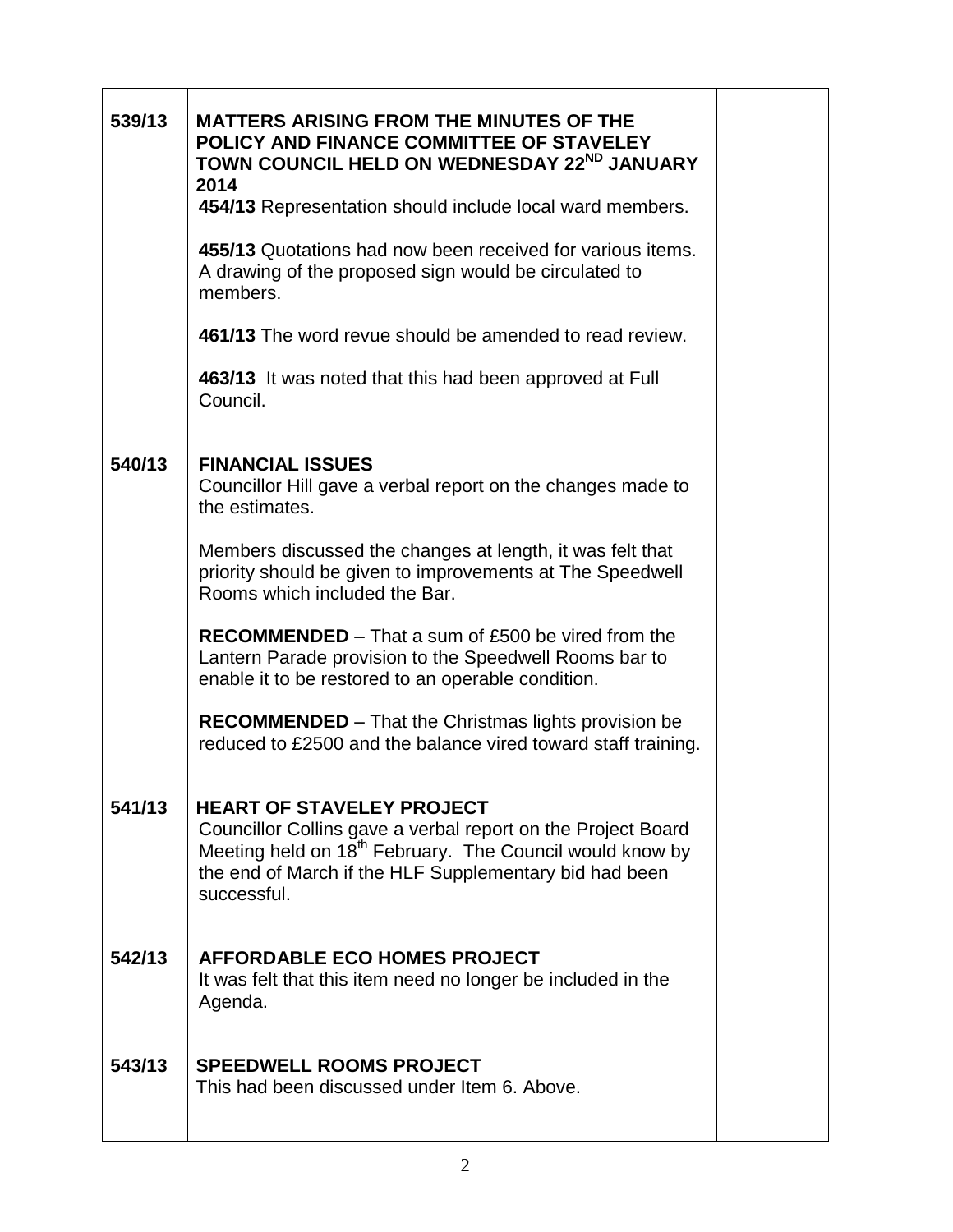| 544/13 | <b>STAVELEY MARKET</b>                                                                                                                                                          |                                                                                                                                                                                                                                                                                              |  |  |  |
|--------|---------------------------------------------------------------------------------------------------------------------------------------------------------------------------------|----------------------------------------------------------------------------------------------------------------------------------------------------------------------------------------------------------------------------------------------------------------------------------------------|--|--|--|
|        |                                                                                                                                                                                 | Councillor Ludlow reported that the Chesterfield Borough<br>Council Member with the relevant portfolio was concerned<br>about aspects of the business plan and at the moment<br>payment of the grant had been delayed.                                                                       |  |  |  |
|        | It may be that certain aspects of how the market operated<br>would need to change.                                                                                              |                                                                                                                                                                                                                                                                                              |  |  |  |
|        | It was important that Jake commence training as soon as<br>possible with Andy Bond at Chesterfield Borough Council,<br>and for the knowledge to be disseminated to other staff. |                                                                                                                                                                                                                                                                                              |  |  |  |
|        | It was suggested that we should leaflet car boot sales in the<br>area offering discount stalls.                                                                                 |                                                                                                                                                                                                                                                                                              |  |  |  |
|        | Provision should be made for staff training and also for<br>expenses incurred.                                                                                                  |                                                                                                                                                                                                                                                                                              |  |  |  |
|        | The Table Top Market should come under the auspices of the<br>Market Manager.                                                                                                   |                                                                                                                                                                                                                                                                                              |  |  |  |
| 545/13 | <b>WINTER ARRANGEMENTS</b><br>Nothing to report.                                                                                                                                |                                                                                                                                                                                                                                                                                              |  |  |  |
| 546/13 | <b>PART II - CONFIDENTIAL BUSINESS</b>                                                                                                                                          |                                                                                                                                                                                                                                                                                              |  |  |  |
|        | PUBLIC BODIES (ADMISSION TO MEETINGS ACT), 1960                                                                                                                                 |                                                                                                                                                                                                                                                                                              |  |  |  |
|        |                                                                                                                                                                                 | <b>RESOLVED</b> - That in view of the fact that publicity would<br>be prejudicial to the public interest by reason<br>of the confidential nature of the following<br>matters, the public and representatives of<br>the press be excluded from this meeting<br>during the discussion thereof. |  |  |  |
| 547/13 | <b>RESTRUCTURING ISSUES</b><br>Councillor Ludlow gave a verbal report on progress so far by<br>Nicki Williams, both on her review and the outstanding group<br>grievance.       |                                                                                                                                                                                                                                                                                              |  |  |  |
|        | Government Act 1972                                                                                                                                                             | Nicki would investigate the grievance and it would be heard<br>by an independent panel under the Section 101 of the Local                                                                                                                                                                    |  |  |  |